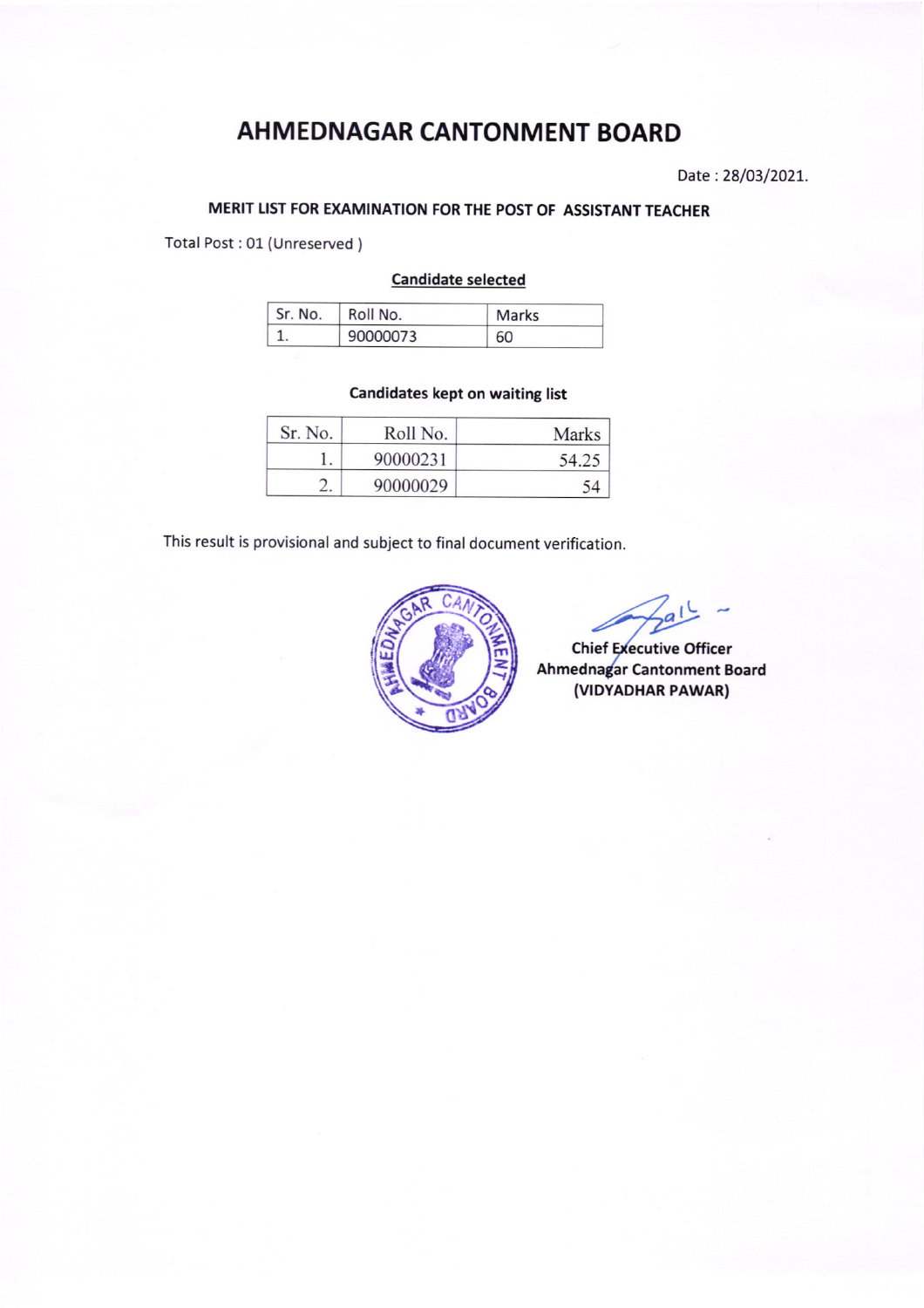# AH MEDNAGAR CANTON MENT BOARD

Date :28/03/2O2L.

# MERIT LIST FOR EXAMINATION FOR THE POST OF ASSISTANT TEACHER

Total Post:01 (Scheduled Cast )

#### Candidate selected

| Sr. No. | Roll No. | Marks |  |
|---------|----------|-------|--|
|         | 90000030 | 58.25 |  |

### Candidates kept on waiting list

| Sr. No. | Roll No. | Marks |
|---------|----------|-------|
|         | 90000217 | 54    |
|         | 90000099 | 47.75 |

This result is provisional and subject to final document verification.



L o

Chief Executive Officer Ahmednagar Cantonment Board (VIDYADHAR PAWAR)